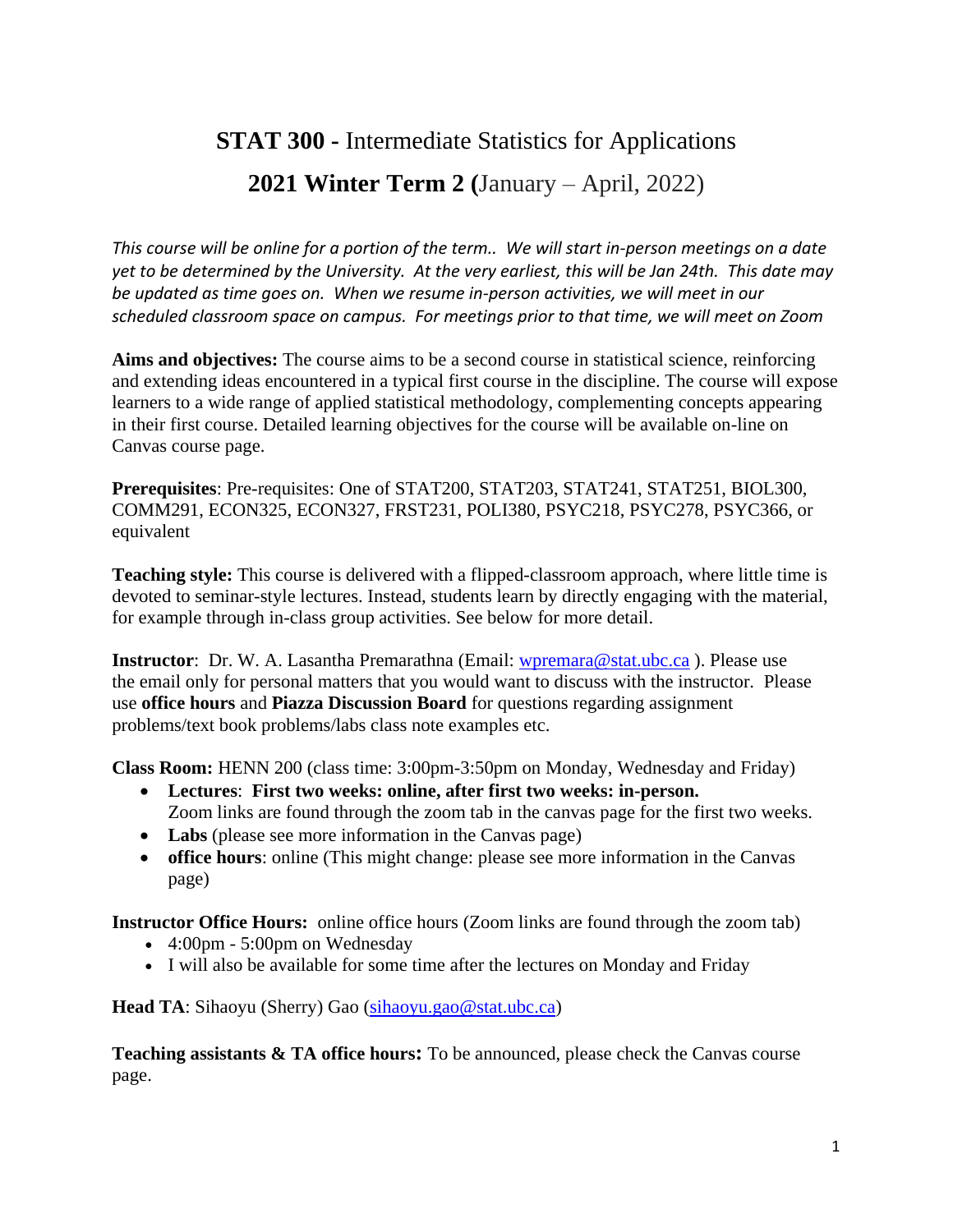# **Course Website**: **canvas.ubc.ca**

Please check the **Canvas** website regularly to keep up-to-date with the course. Everything you need will be available through Canvas and you should get familiar with all the tabs as soon as possible.

If you have any problems related to technical issues, please use **?Help** (see the left side menu in the Canvas course page) to report the problem or to contact IT service.

# **Course Assessment:**

| Assessment                                                 | <b>Date</b>                                                                                                                          | Percentage |
|------------------------------------------------------------|--------------------------------------------------------------------------------------------------------------------------------------|------------|
| Class participation and<br>performance via i>clicker       | in-class                                                                                                                             | 5%         |
| WeBWork Online homework $(x10)$                            | See the schedule                                                                                                                     | 10%        |
| Labs $(x8)$                                                | See the schedule                                                                                                                     | 8%         |
| Written Assignments $(x2)$                                 | See the schedule                                                                                                                     | 8%         |
| Pre-class quizzes                                          | Complete before the lecture                                                                                                          | 4%         |
| Midterm                                                    | Friday, March 11 (in class)                                                                                                          | 22%        |
| Final Exam (you must pass the<br>final to pass the course) | To be scheduled by Classroom<br>Services. Exam schedule is released<br>about 3 weeks before exams<br><b>Exam period:</b> April 12-27 | 43%        |

Bonus points**:** There will be opportunities for bonus points, e.g., 1 point will be given to the top 5 students that provide the best answers on Piazza.

## **Policy regarding missing the midterm:**

- 1. There will be no make-up exam
- 2. Students who miss an exam should notify the instructor prior to (if possible) or immediately after the exam. Students must supply a supporting document (for example, a doctor's note will be sufficient in case of a medical emergency) within one week of the day of exam.

# **Deferred Exam Policy if you miss the Final Exam:**

The policy (UBC policy) is that students who miss the final exam MUST report to their faculty advising office within 72 hours to apply for deferred standing. They must also notify the instructor to receive instructions as to when they will write their deferred final. But they will not be granted a deferred final unless they are granted deferred standing by their faculty advising office.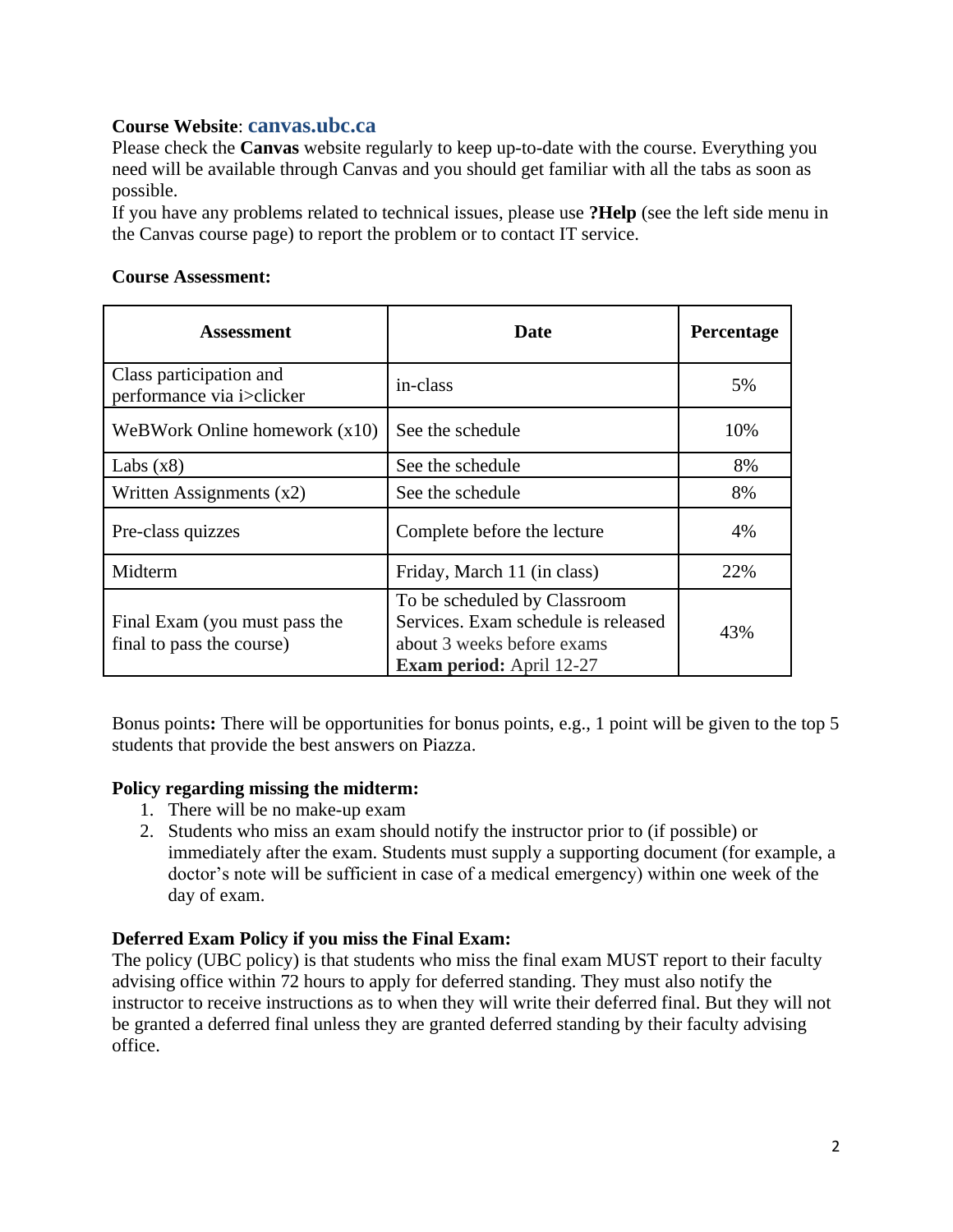**iClicker cloud:** We will be using iClicker Cloud in lectures. iClicker Cloud is a response system that allows you to use your own computer or mobile device to respond to questions posed by instructors during class. You need to set up an iClicker Cloud account and add STAT 300 as a course to this account. To do so, please follow [https://lthub.ubc.ca/guides/iclicker](https://lthub.ubc.ca/guides/iclicker-cloud-student-guide)[cloud-student-guide](https://lthub.ubc.ca/guides/iclicker-cloud-student-guide) for details.

#### **Piazza Discussion Board:**

You can use "Piazza Discussion Board" to post your questions. This is where you can discuss ideas, strategies, and resources for solving the problems with your classmates. Please DO NOT POST ANSWERS to the questions in the WeBWork assignments/written assignments and Labs before the due date. Instead, share your thoughts and approaches to solving the problems. Asking others how to solve a problem without first trying to solve it yourself will not be beneficial for your learning. TAs will not give the solution for assignments questions before the due date. But they will surely give hints as needed and let you know the correct directions. If you need more clarification, its always better to contact TAs or me during our office hours. Don't expect TAs will answer all your questions posted in Piazza page. We are holding lots of online office hours. I highly encourage you to use online office hours. TAs are available on Zoom. Please go to "General Information: Labs" under "Labs" or "TA Office Hours (online)" to see when TAs are available during each day from Monday to Friday. If you have any problems or feedback for the developers, email [team@piazza.com.](mailto:team@piazza.com)

The 5 students that have answered the most statistics-related questions in a way that explains concepts well but does not reveal the answer to an assignment, lab, or webwork question will get a bonus 1 point added to their grade.

**Access Piazza:** Please go to **"Piazza"** in the left menu in the Canvas course page and it will open in a new window. Then you can sign up for the class page.

#### **WeBWork:**

Please see the WebWork assignments open and due dates in the Canvas course page. **Access WeBWork:** Please go to **"WebWork"** in the left menu in the Canvas course page.

**Labs**: There are 10 Lab assignments. Please read more information about lab under "Labs" in Canvas course page.

**Crowdmark**: Crowdmark is an online grading and analytics application. You need to submit (upload) your answers to assignments in Crowdmark. Graded assignments will also be available one week after the due date. I will provide Crowdmark link when assignments are posted. You also will receive an email when a Crowdmark assignment available. If you cannot see STAT 300 course in Crowdmark, you are probably using the wrong email address. Then try with your other emails. The correct email will show you the STAT 300 course. If you still have problems, please contact [lt.hub@ubc.ca](mailto:lt.hub@ubc.ca) . Do not use multiple email addresses to access Crowdmark. If you use multiple emails, your grade will not be correctly sync with the Canvas grade book. **Access Crowdmark:** you can see where to upload your assignment when they are ready. You will be able to access Crowdmark only when the first assignment is available there.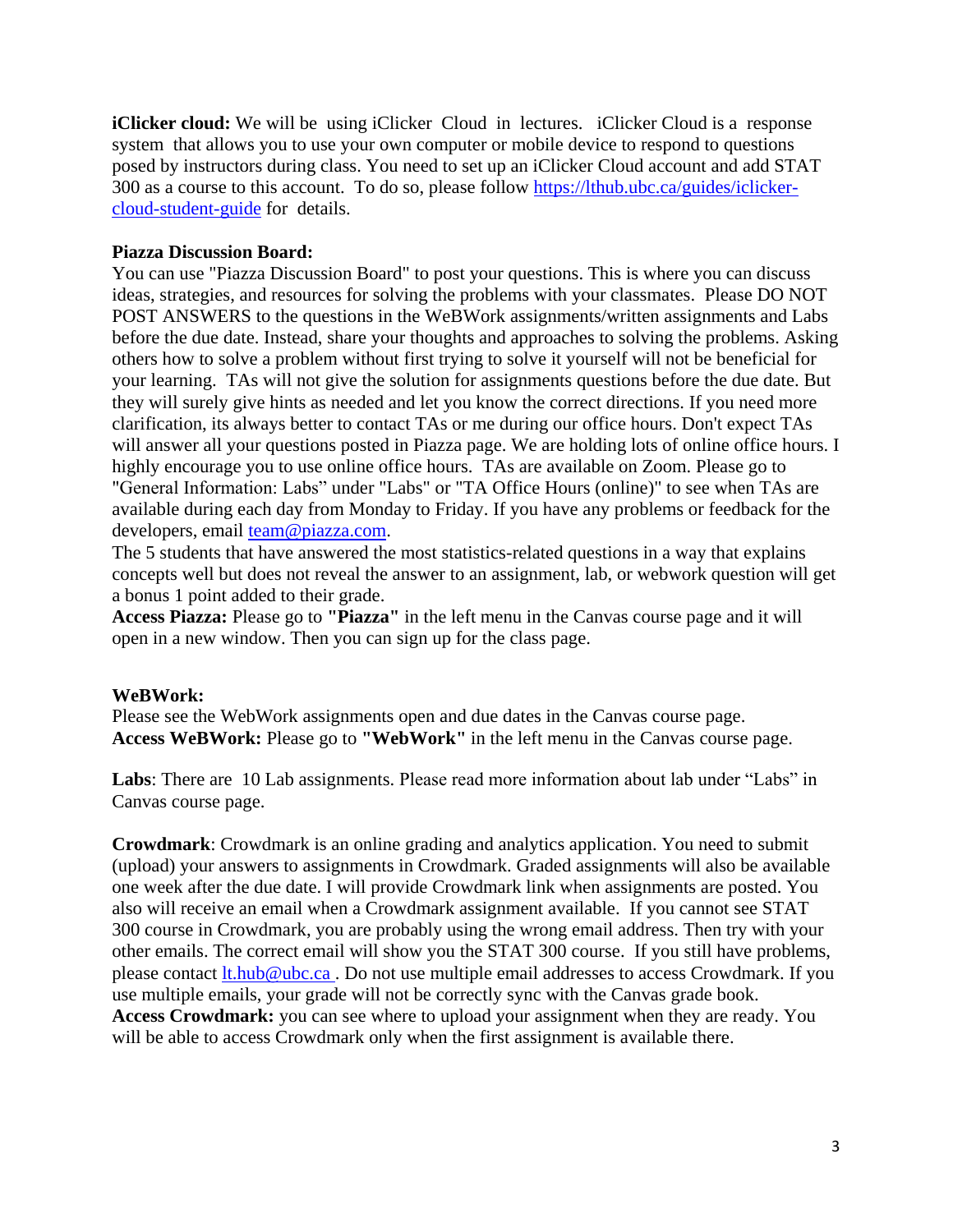**Teaching methods:** This class uses a flipped-classroom approach, where students engage with course material before class and participate in activities during class time. Classes of approximately fifty minutes of duration will occur three times a week, with sets of notes being available from Canvas in advance. In all sessions, an in-class activity will replace at least part of the lecture component. Guided reading or other activities may be set at the end of one lecture to be completed prior to the next. On-line pencasts are available covering some of the course material. There will be required lab sessions most weeks. Canvas will include detailed material covering the course content, plus other sundry resources like solutions to exercises when appropriate and an on-line forum. A calculator will be necessary for many of the activities, so please bring one to class. The current education literature suggests that the flipped classroom model can increase student performance in tests, quizzes, and homework, as well as improve students' understanding and retention of new material. To learn more about the flipped classroom model, go to: [http://flexible.learning.ubc.ca/research-evidence/research-articles-2/flipped](http://flexible.learning.ubc.ca/research-evidence/research-articles-2/flipped-classroom)[classroom](http://flexible.learning.ubc.ca/research-evidence/research-articles-2/flipped-classroom)

**Programme of work:** The study time should total around nine hours per week. So in addition to the contact hours, it is essential that learners spend no less than four hours per week on self-study for the course. It is suggested at least two hours per week are spent on revising and assimilating the material covered in the lectures or on guided reading, and at least two hours should be spent attempting the exercises and assignments that are set.

**Recommended texts:** There is no core text, but there are numerous books that cover at least some of the material in this course, and it is suggested you try the UBC library stock to find those that suit you. There are few books that aspire to support a second course in Statistics. A good one though is

 Ramsey, F.L. and Schafer, D.W. (2013): The Statistical Sleuth: A Course in Methods of Data Analysis (3rd edition). Brookes/Cole.

It is likely that the textbook used for a pre-requisite course will cover some of the material in this course. In particular, later chapters of

 Moore, D.S. and McCabe, G.P. (2012): An Introduction to the Practice of Statistics. (7th edition).Freeman.

include content relevant to this course. Similarly other introductory texts are useful in containing parts of the content of the course, such as

- Walpole, R.E, Myers, R.M., Myers, S.L. and Ye, K. (2007): Probability and Statistics for Engineers and Scientists. Pearson/Prentice Hall.
- Whitlock, M. and Schluter, D. (2008): The Analysis of Biological Data. Roberts and Company.

There are useful books available electronically via the library. These include the following which provide details for implementing methods used using the statistical software package R:

Ekstrom, C. T. (2012): The R Primer. Chapman and Hall/CRC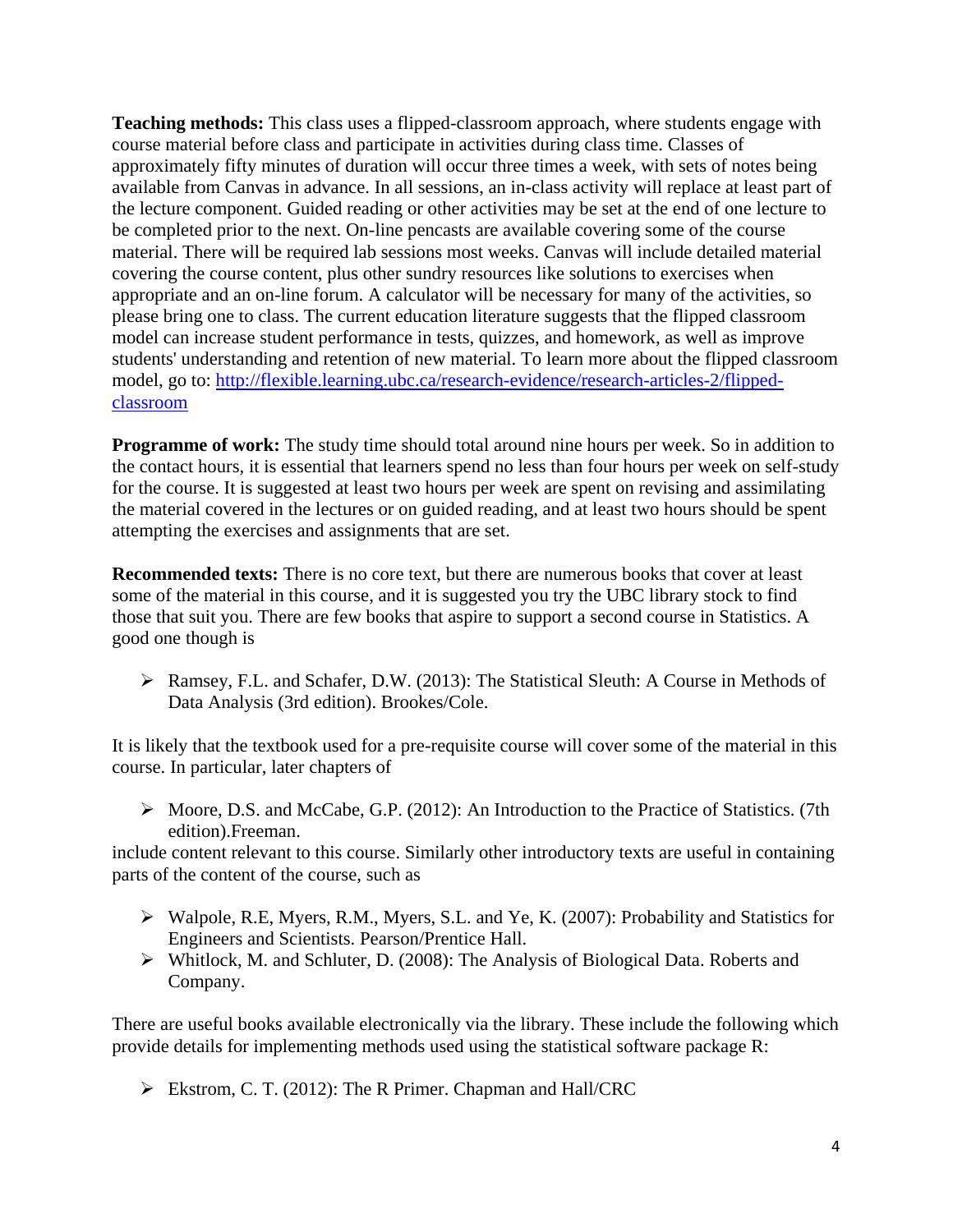- Hay-Jahans, C. (2012): An R Companion to Linear Statistical Models. Chapman and Hall/CRC
- Hothorn, T. and Everitt, B.S. (2010): A Handbook of Statistical Analyses Using R. (2nd edition) Chapman and Hall/CRC

**Searching for additional readings:** Many of the activities, assignments, etc are based on studies published in scientific articles. These articles will be referenced in the activity and you can find them on-line using the title of the article or the last names of the authors as keywords. If you are on campus, you can find these either by using Google scholar (scholar.google.ca) or through the UBC library search engine (www.library.ubc.ca). If you are off-campus, it might be easier to use the UBC library search engine. But if you want to use Google scholar, you can use UBC library EZ-proxy tools available at services.library.ubc.ca/electronic-access/connect/ezproxy-toolkit.

**Lecture Schedule:** Below is a provisional guide to the lecture slots available. It is possible the material covered in the classes will differ slightly from the description below.

- 1. Introduction, motivation, review of fundamental ideas
- 2. Review of fundamental ideas
- 3. Nonparametric methods: The sign test.
- 4. The rank sum test.
- 5. The Kruskal-Wallis test.
- 6. Permutation tests.
- 7. The power of hypothesis tests.
- 8. The Chi-squared test of goodness-of-fit.
- 9. Goodness-of-fit for contingency tables.
- 10. Investigating the fit of a model.
- 11. Fisher's exact test.
- 12. Probability plots for model fitting: Normal scores plots
- 13. Introduction to the bootstrap
- 14. Bootstrap testing and interval estimation
- 15. Experimental design review: response variables, factors, blocking.
- 16. ANOVA: Review of concepts.
- 17. Analysing variance by breakdown of sums of squares.
- 18. Multiple comparisons
- 19. Interaction in two-way ANOVA
- 20. Inference in two-way ANOVA
- 21. Contrasts
- 22. Selected alternative designs: nested, factorial and fractional design
- 23. Review
- 24. Midterm test
- 25. Review of regression concepts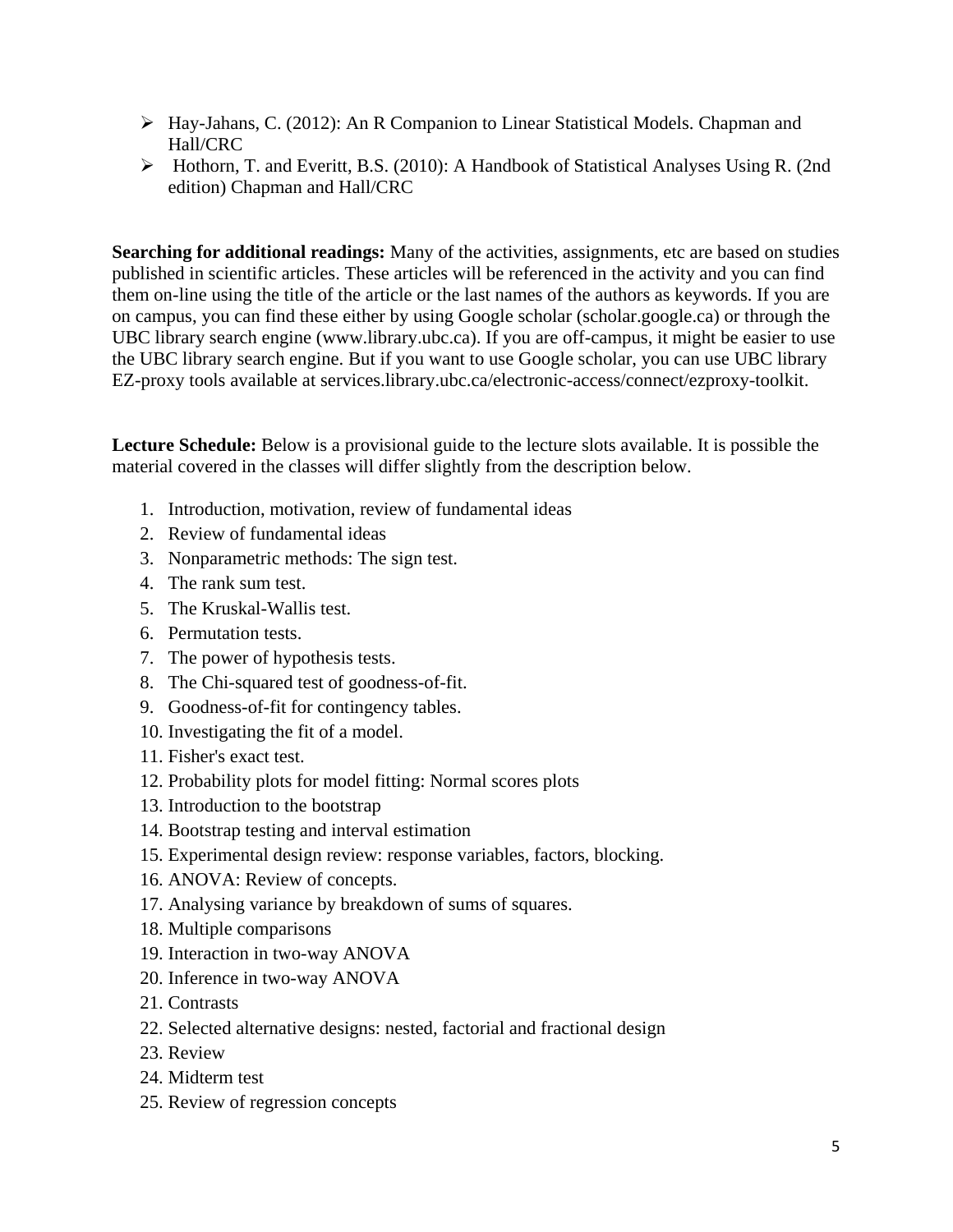- 26. Sums of squares in regression
- 27. Properties of estimators in regression
- 28. Multiple linear regression
- 29. Curve fitting via regression
- 30. Residuals in regression
- 31. Dummy variables in regression
- 32. Odds ratios for 2x2 tables
- 33. Introduction to logistic regression
- 34. Introduction to time series: descriptive methods
- 35. Smoothing time series
- **36.** Review

## **Academic Integrity: Class Policies on Exams and Assignments**

#### **Exams:**

Exams are in-person

#### **Assignments/Canvas quizzes/WeBWork/Labs:**

 Discussion of ideas leaned in class is encourage (with other students, TAs or the instructor). This helps the leaning process. But individual work turned in by each student should be your own work. Do not copy or paraphrase solutions from other students or from other sources. Do Not provide your solutions to another student. Failure to comply with these rules will result in an automatic and additional academic penalties. automatic 0 for your work, and additional academic penalties.

#### For more information, please see

Academic Honesty and Standards:<http://www.calendar.ubc.ca/Vancouver/index.cfm?tree=3,54,111,958> Academic Misconduct:<http://www.calendar.ubc.ca/Vancouver/index.cfm?tree=3,54,111,959> Disciplinary Measures: http://www.calendar.ubc.ca/Vancouver/index.cfm?tree=3,54,111,960

#### **Note:**

- $\triangleright$  Please check the Canvas course page regularly.
- $\triangleright$  No late submission (WebWork/Written Assignments/Labs/Exams) will be accepted.
- You are allowed to discuss lab assignment/WebWork/ Written Assignment questions with other students via Piazza discussion board. But DO NOT post answers in the Piazza page.
- $\triangleright$  Grades change request forms (for midterm and assignments) should be submitted within one week after grade released/post solution on canvas page. Remarking request should only be raised when you are sure that the markers have made a mistake in marking your paper when you compare your paper with marking scheme. Remarking is not meant to give students a way to ask for more marks
- $\triangleright$  I will not be able to answer your questions about assignment problems/text book problems/ class note examples etc. by emails. I hope you can understand that as there are around 600 students in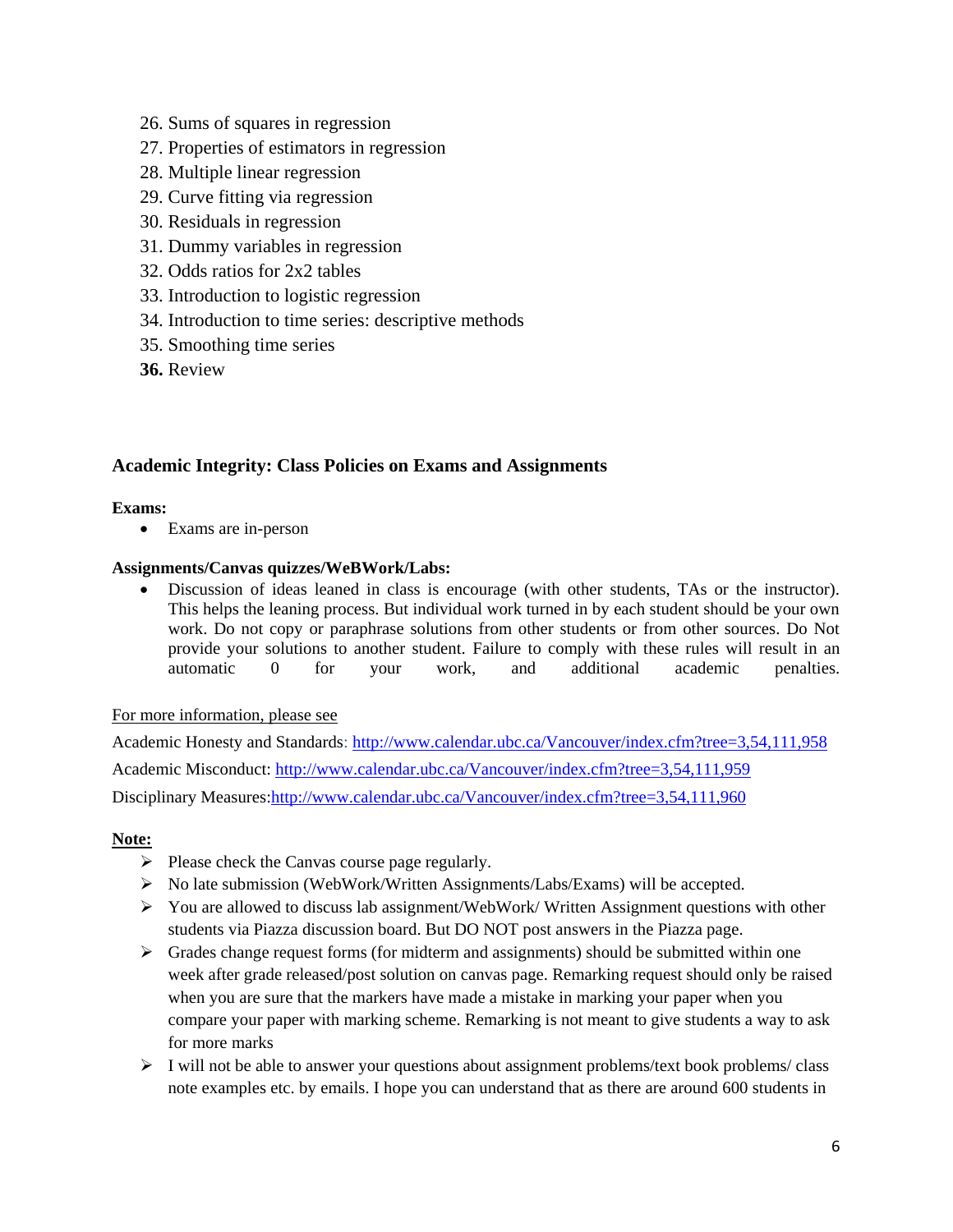my class in this term and how hard to explain answers to your questions through emails. Please use **online office hours** and **Piazza Discussions** for those kind of questions**.** Please use the instructor email only for personal matters (eg. if you are going to miss the midterm exam due to some unavoidable circumstance etc. or some other important matter related to the course) that you would want to discuss with the instructor. We are always there to help you guys during our (TAs and mine) online office hours.

#### **Reach Out for Success**

- $\triangleright$  University students often encounter setbacks from time to time that can impact academic performance. Discuss your situation with your instructor or an academic advisor. Learn about how you can plan for success at: [www.students.ubc.ca](http://www.students.ubc.ca/)
- $\triangleright$  For help addressing mental or physical health concerns, including seeing a UBC counsellor or doctor, visit:<https://students.ubc.ca/health-wellness>

**UBC policies and resources to support student success:** UBC provides resources to support student learning and to maintain healthy lifestyles but recognizes that sometimes crises arise and so there are additional resources to access including those for survivors of sexual violence. UBC values respect for the person and ideas of all members of the academic community. Harassment and discrimination are not tolerated nor is suppression of academic freedom. UBC provides appropriate accommodation for students with disabilities and for religious and cultural observances. UBC values academic honesty and students are expected to acknowledge the ideas generated by others and to uphold the highest academic standards in all of their actions. Details of the policies and how to access support are available at [https://senate.ubc.ca/policies-resources](https://senate.ubc.ca/policies-resources-support-student-success)[support-student-success.](https://senate.ubc.ca/policies-resources-support-student-success)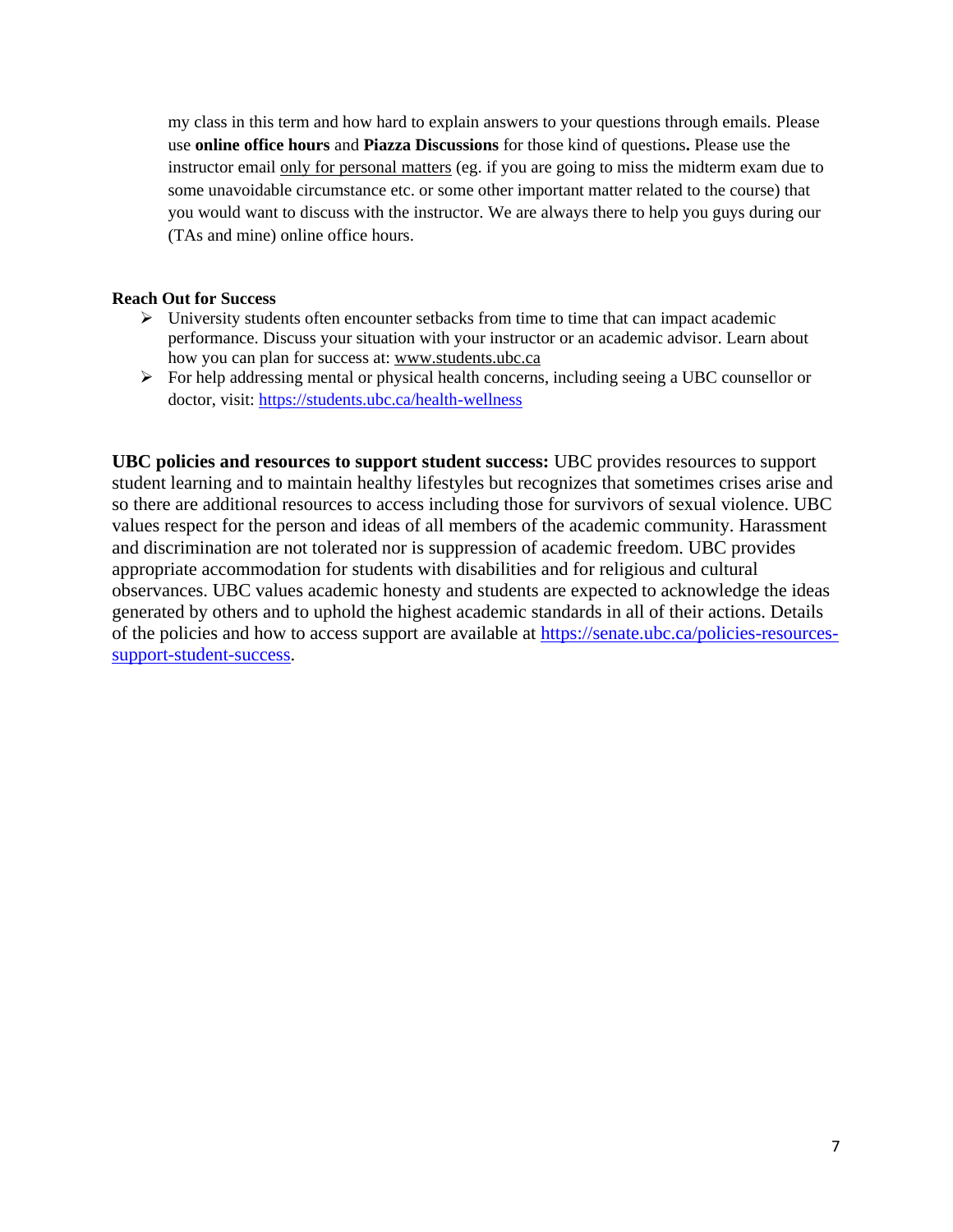# **Covid Safety in the Classroom (when Classes are in-person)**

**Masks:** Masks are **required** for all indoor public spaces on campus, including classrooms, as per the BC Public Health Officer orders and UBC policy. For our in-person meetings in this class, it is important that all of us feel as comfortable as possible engaging in class activities while sharing an indoor space. For the purposes of this order, the term "masks" refers to medical and non-medical masks that cover our noses and mouths. Masks are a primary tool to make it harder for Covid-19 to find a new host. You will need to wear a medical or non-medical mask for the duration of our class meetings, for your own protection, and the safety and comfort of everyone else in the class. You may be asked to remove your mask briefly for an ID check for an exam, but otherwise, your mask should cover your nose and mouth. Please do not eat in class. If you need to drink water/coffee/tea/etc, please keep your mask on between sips. Students who need to request an exemption to the indoor mask mandate must do so based on one of the grounds for exemption detailed in [the PHO Order on Face Coverings \(COVID-19\).](https://www2.gov.bc.ca/assets/gov/health/about-bc-s-health-care-system/office-of-the-provincial-health-officer/covid-19/covid-19-pho-order-face-coverings.pdf) Such requests must be made through the Center for Accessibility (info.accessibility@ubc.ca).

Mask wearing protects you as well as others in your environment. Let's do everything we can as a community to stop the spread of this virus.

**Vaccination**: If you have not yet had a chance to get vaccinated against Covid-19, vaccines are available to you, free, and on campus [\(http://www.vch.ca/covid-19/covid-19-vaccine\)](http://www.vch.ca/covid-19/covid-19-vaccine) The higher the rate of vaccination in our community overall, the lower the chance of spreading this virus. You are an important part of the UBC community. Please arrange to get vaccinated if you have not already done so.

**Seating in class:** To reduce the risk of Covid transmission, **please sit in a consistent area** of the classroom each day. This will minimize your contacts and will still allow for the pedagogical methods planned for this class to help your learning.

## **Your personal health**

- A daily self-health assessment is required before attending campus. Every day, before coming to class, complete the self-assessment for Covid symptoms using this tool[:](https://bc.thrive.health/covid19/en) <https://bc.thrive.health/covid19/en>
- You can check this website to find out if you should self-isolate or self-monitor: [http://www.bccdc.ca/health-info/diseases-conditions/covid-19/self-isolation#Who.](http://www.bccdc.ca/health-info/diseases-conditions/covid-19/self-isolation#Who)
- Your precautions will help reduce risk and keep everyone safer. You can prioritize your health and still be able to succeed

#### **If you do miss class because of illness:**

- Make a connection early in the term to another student or a group of students in the class. You can help each other by sharing notes. If you don't yet know anyone in the class, post on the discussion forum (Piazza) to connect with other students.
- Consult the class resources on Canvas.
- Use the online discussion forum (Piazza) for help.
- Come to online office hours (instructor and TAs) to contact us and discuss.